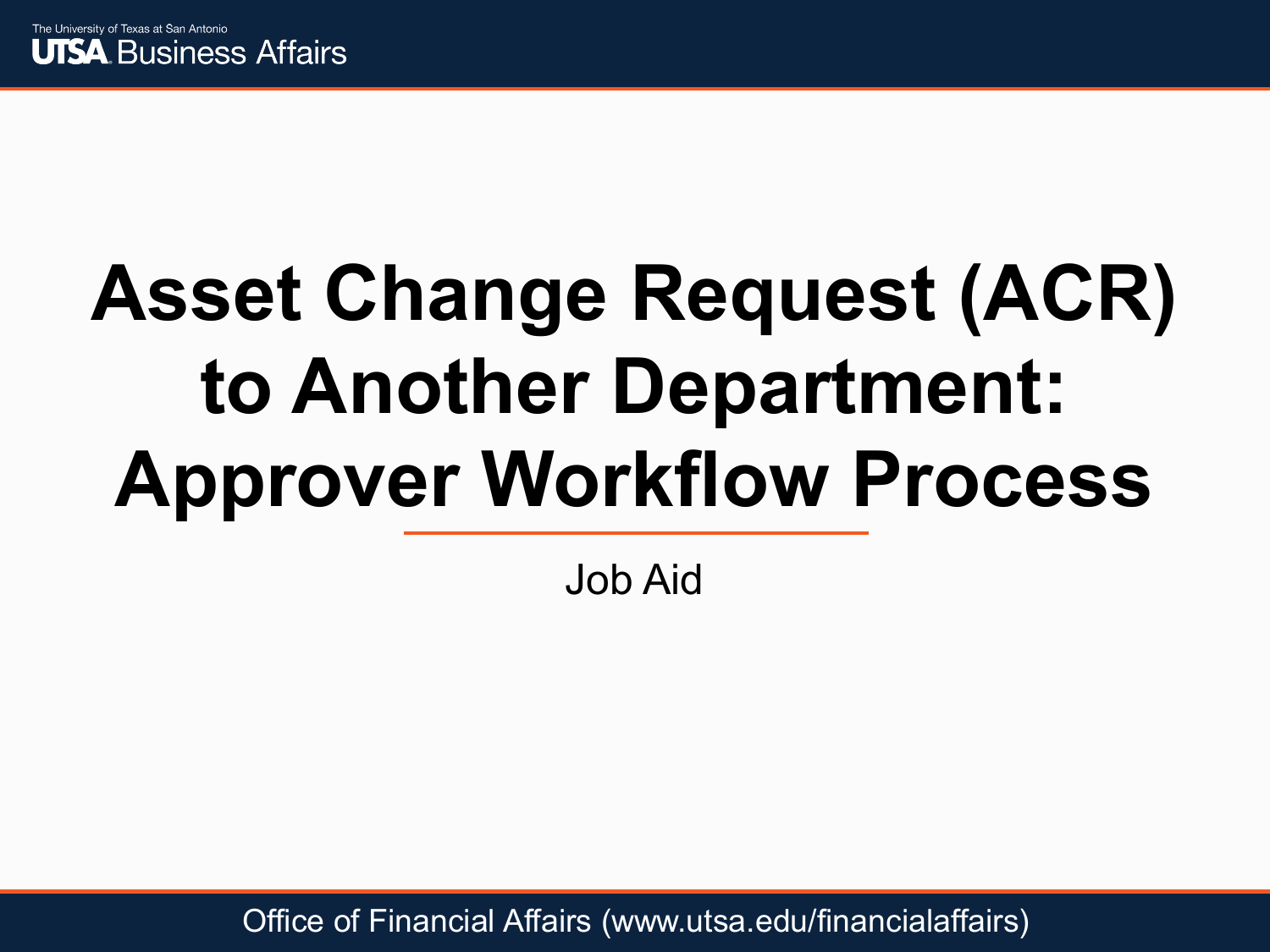# **View ACR in Pending Status**

When the **ACR** is submitted, it routes and notifies each department manager of the pending approvals:

- **Current Department Manager:** Approval from losing department
- **New Department Manager:** Acceptance approval from gaining department
- **Inventory Department Approvers:** Final approvers



Inventory Department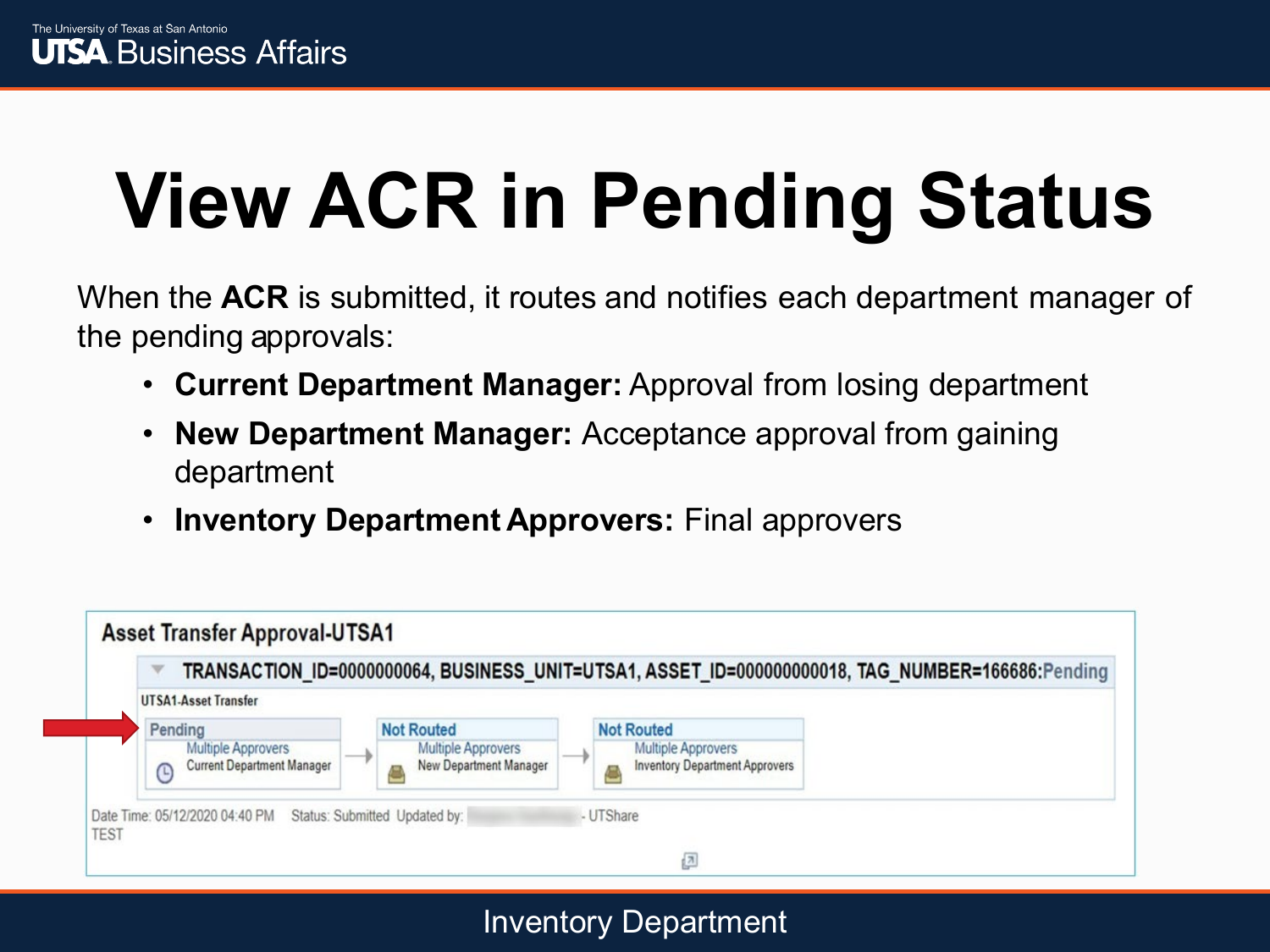# **ACR Approval Options**

Managers can access and approve the ACR via the following four options:

- 1. E-Notification email (recommended)
- 2. "Financial Approvals" tile in PeopleSoft
- 3. "Notification Flag" in PeopleSoft
- 4. "Navigator" in PeopleSoft

Let's review each in more detail.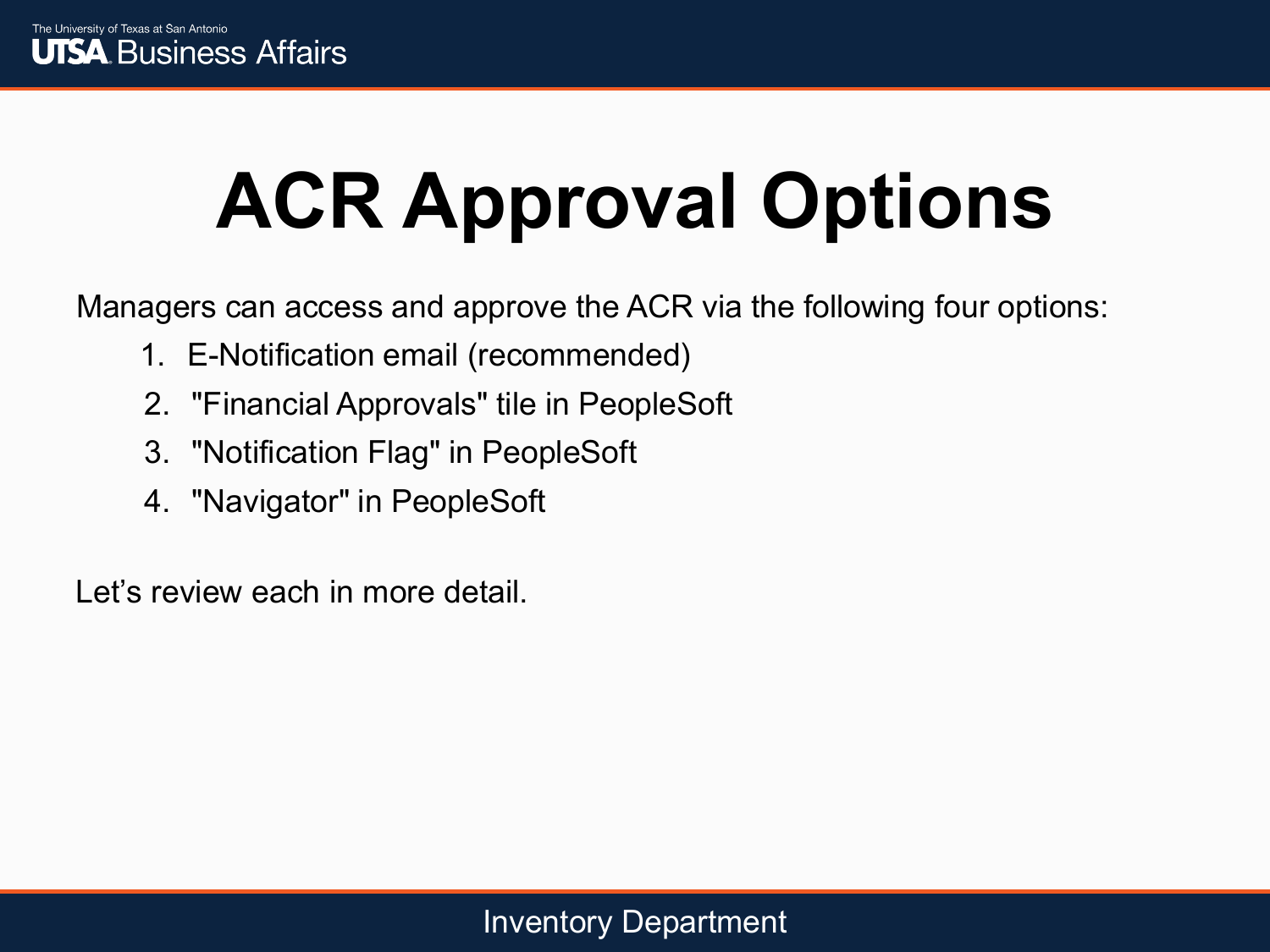### **Approving the ACR Email e-Notification**

Department managers can click on the link in the email notification.

• The link opens directly to the "Asset Transfer Details" screen.



#### Inventory Department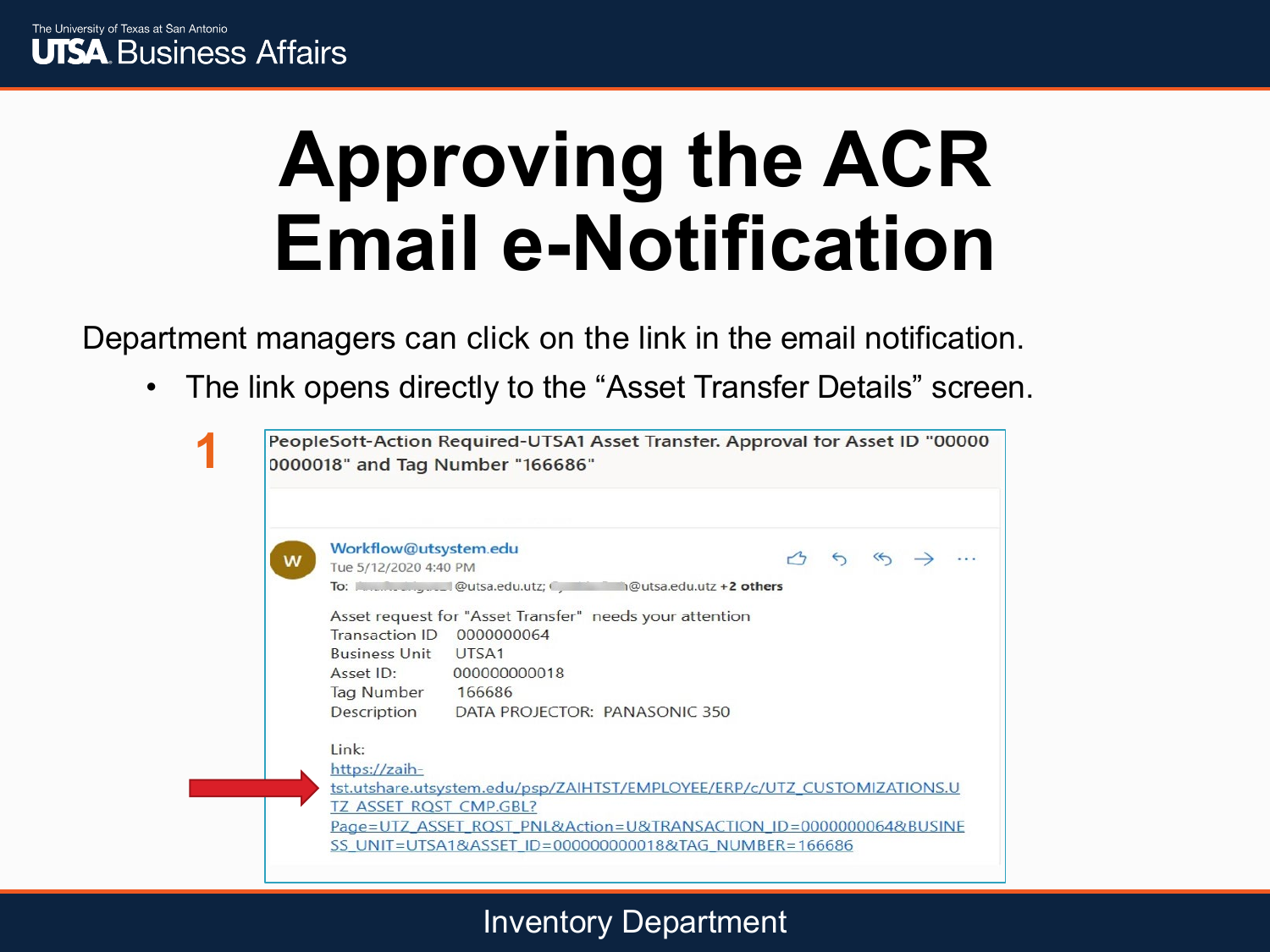## **Approving the ACR Financial Approvals Tile**

Department managers can navigate to the **ACR** through the PeopleSoft "Financial Approvals" tile.

• Enter the "Business Unit" and "Tag Number" to search for the **ACR** request

| $\mathcal{L}$ |                                                        |                                                          | ▽ Employee Self Service         |                         |  |
|---------------|--------------------------------------------------------|----------------------------------------------------------|---------------------------------|-------------------------|--|
|               |                                                        | <b>UTSA Announcements</b>                                | <b>Financial Approvals</b>      | <b>HRMS Approvals</b>   |  |
|               | <u>man</u><br>--<br>트<br>UTS BIS.                      | Disbursements & Travel Services (DTS) Training Materials | <b>A 8 1 1 1</b>                | .                       |  |
|               | mans.<br>IMPORTANT - Pay Advice ESS Instructions<br>∎≡ |                                                          | 0                               | 0                       |  |
|               |                                                        |                                                          |                                 |                         |  |
|               | <b>My Reports</b>                                      | <b>UTSA Staff Careers</b>                                | <b>Payroll and Compensation</b> | <b>Personal Details</b> |  |
|               | ORACLE <sup>®</sup><br>PEOPLESOFT                      | <u></u>                                                  | $\bullet$ $\circ$               |                         |  |

#### Inventory Department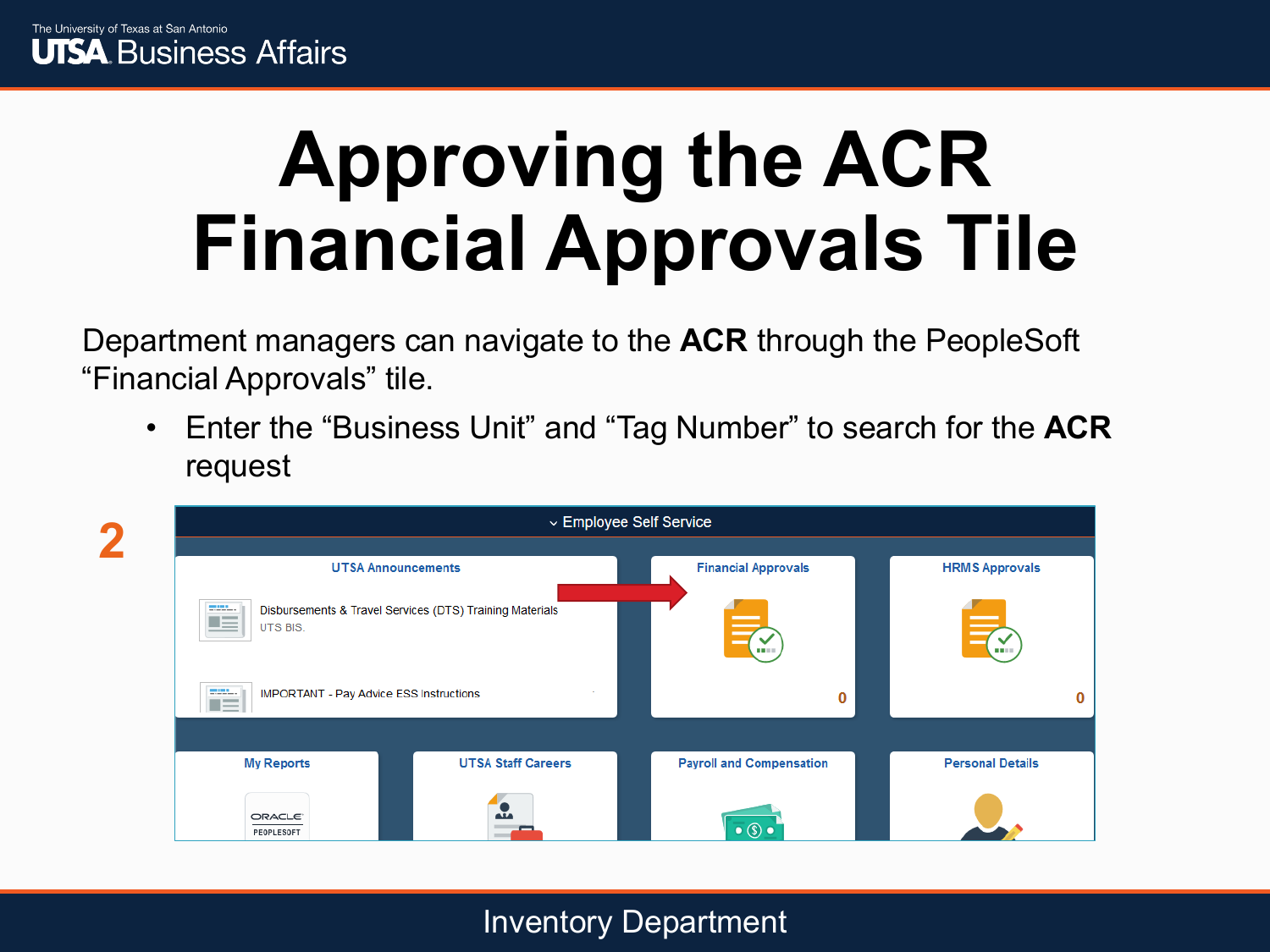## **Approving the ACR Notification Flag**

Department managers can access the **ACR** request through the PeopleSoft "Notification Flag" icon.

- Select the link to the **ACR**
- Enter the "Business Unit" and "Tag Number" to search for the request



Inventory Department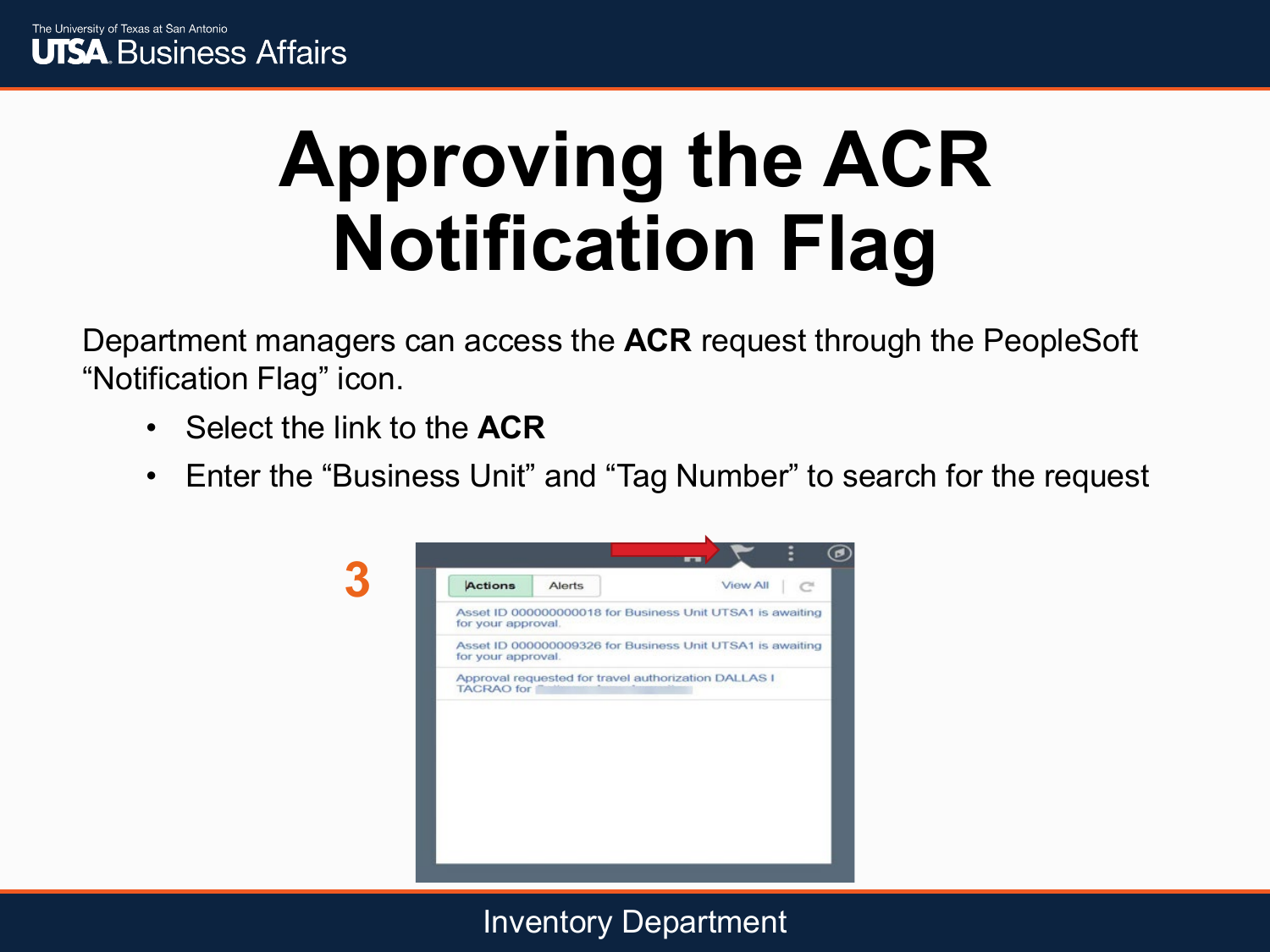### **Approving the ACR Navigator**

Department managers can access the **ACR** request through the PeopleSoft "Navigator" icon.



- Click on the "Navigator" icon, then click through each sub-menu to reach the "Asset Change Request" screen
	- 1. Financials
	- 2. UTZ Customizations
	- 3. Asset Management
	- 4. Asset Change Request
- Enter the "Business Unit" and "Tag Number" to search for the request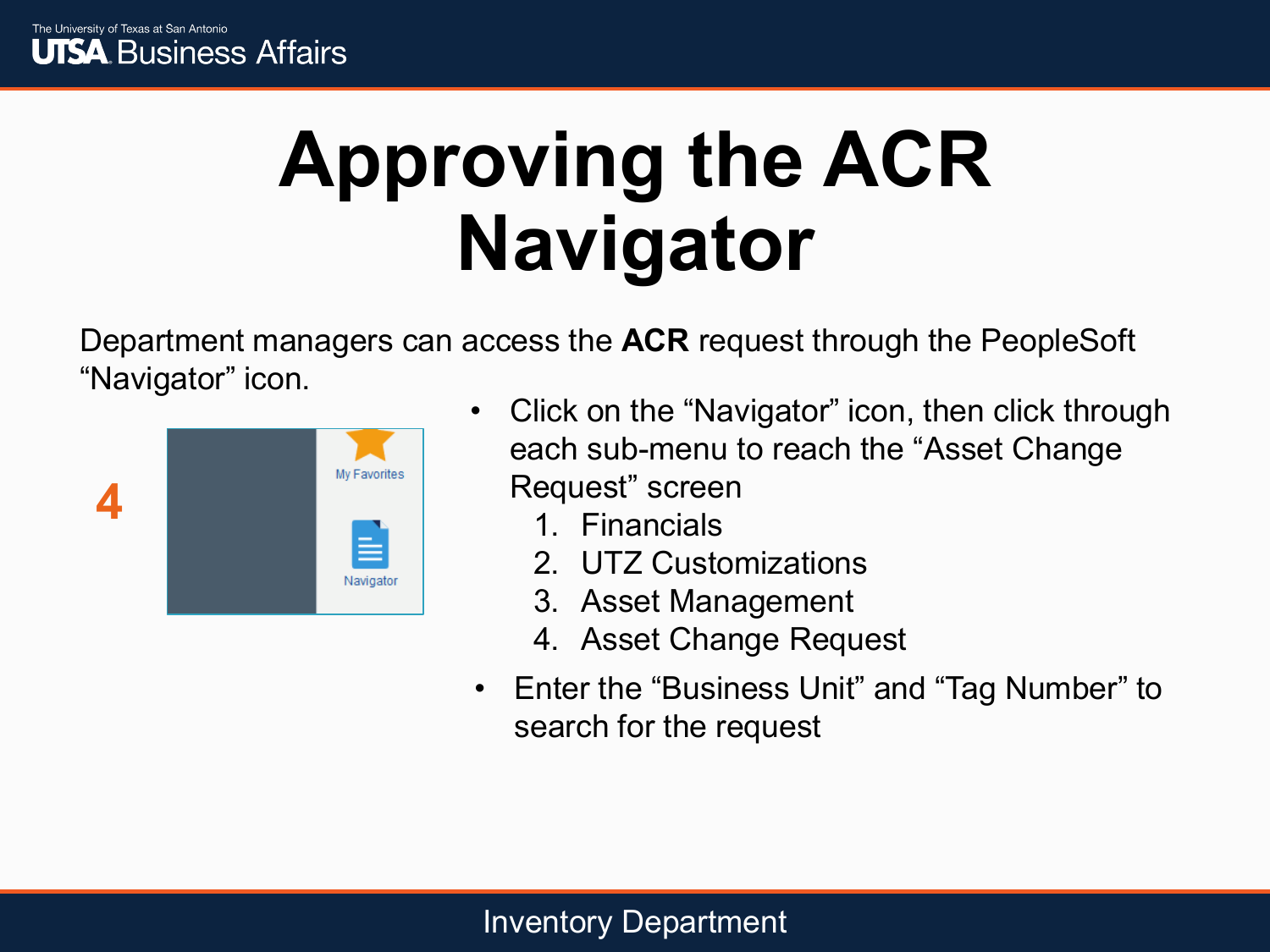Г

## **Approving the ACR Asset Transfer Approval Page**

At the bottom of the **Asset Change Request** screen, click "Approve."

The approval workflow shows the routing to the next approver.

|                                                   |                        | TRANSACTION_ID=0000006990, BUSINESS_UNIT=UTSA1, ASSET_ID=161374-1, TAG_NUMBER=161374:Pending |  |
|---------------------------------------------------|------------------------|----------------------------------------------------------------------------------------------|--|
| <b>UTSA1-Asset Transfer</b>                       |                        |                                                                                              |  |
| Approved                                          | Pending                | <b>Not Routed</b>                                                                            |  |
| Current Department Manager<br>12/06/21 - 10:01 AM | New Department Manager | Multiple Approvers<br><b>Inventory Department Approvers</b>                                  |  |